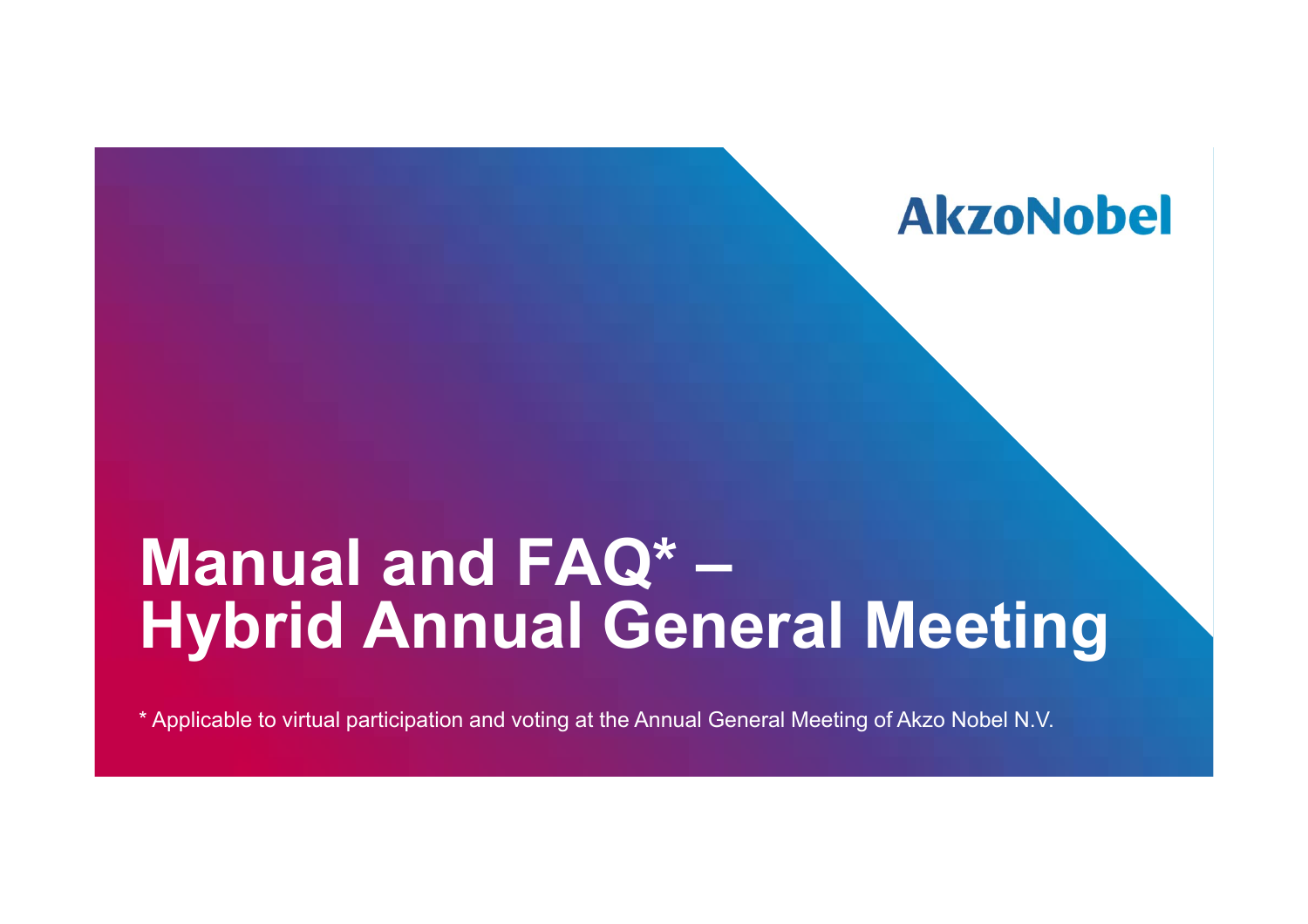# **Manual – Hybrid Annual General Meeting ('AGM')**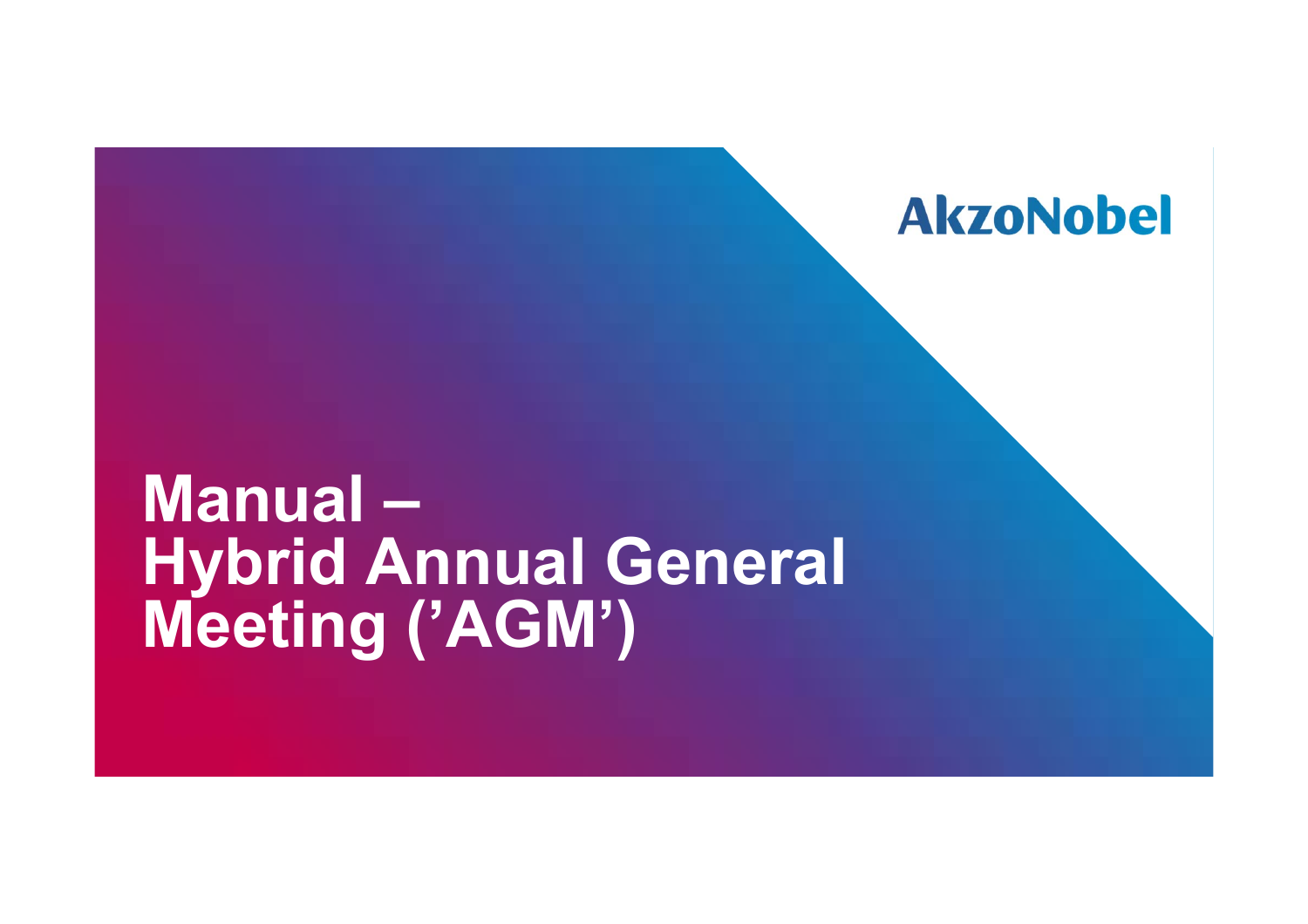### **I. Registration – before April 19, 2021 6:00 p.m. (CET)**

1. Click <u>here</u> to login to the shareholder portal, enter your Login ID and Password and click 'Login'

|          | Shareholder login                                       |
|----------|---------------------------------------------------------|
| Login ID |                                                         |
| Password |                                                         |
|          | Login                                                   |
|          | Forgot password?                                        |
|          | New user registration                                   |
|          | If you do not have user account, click here to register |

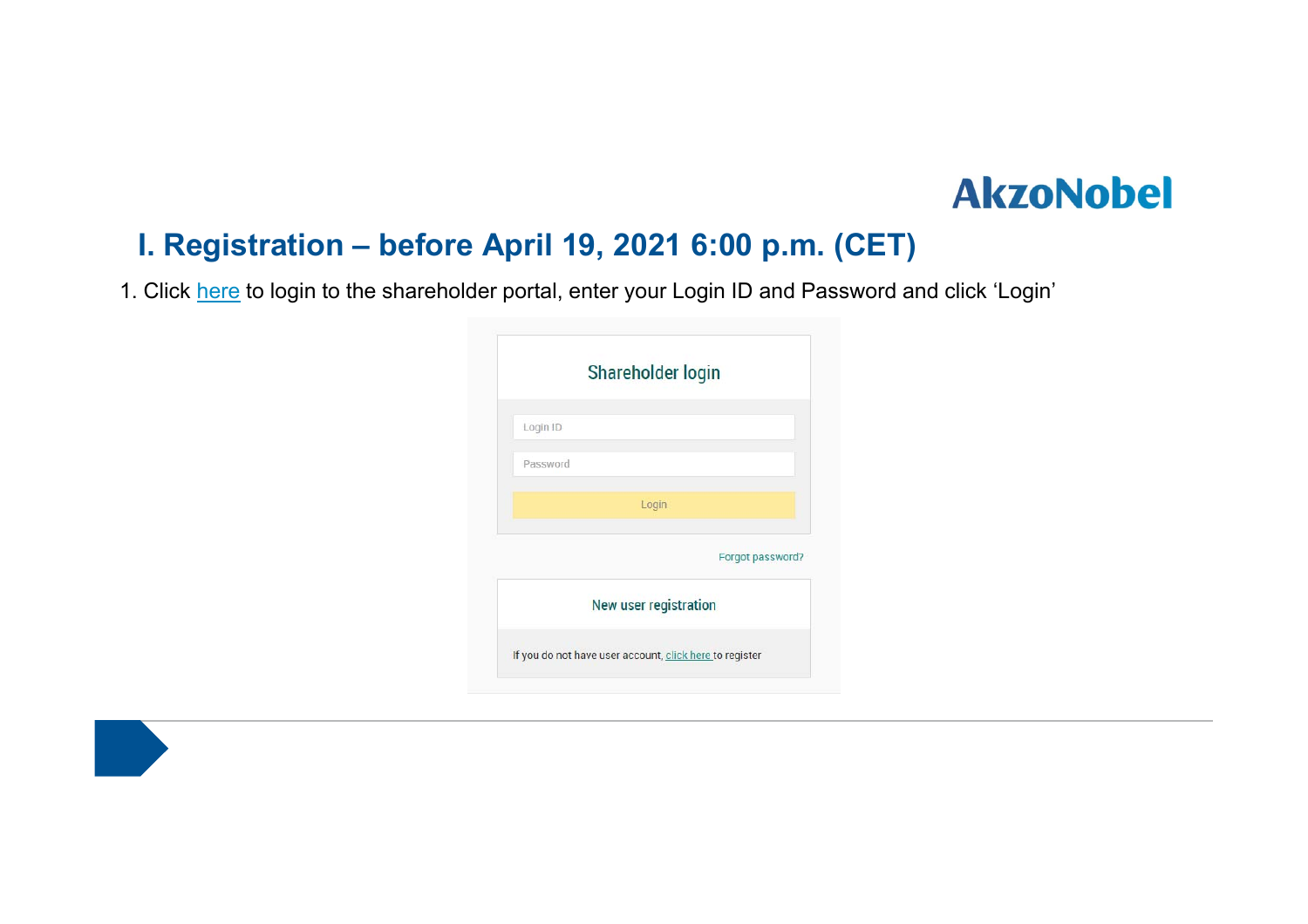### **I. Registration – before April 19, 2021 6:00 p.m. (CET)**

2. Select the upcoming AGM of AkzoNobel and click 'Attend meeting virtually'



**AkzoNobel**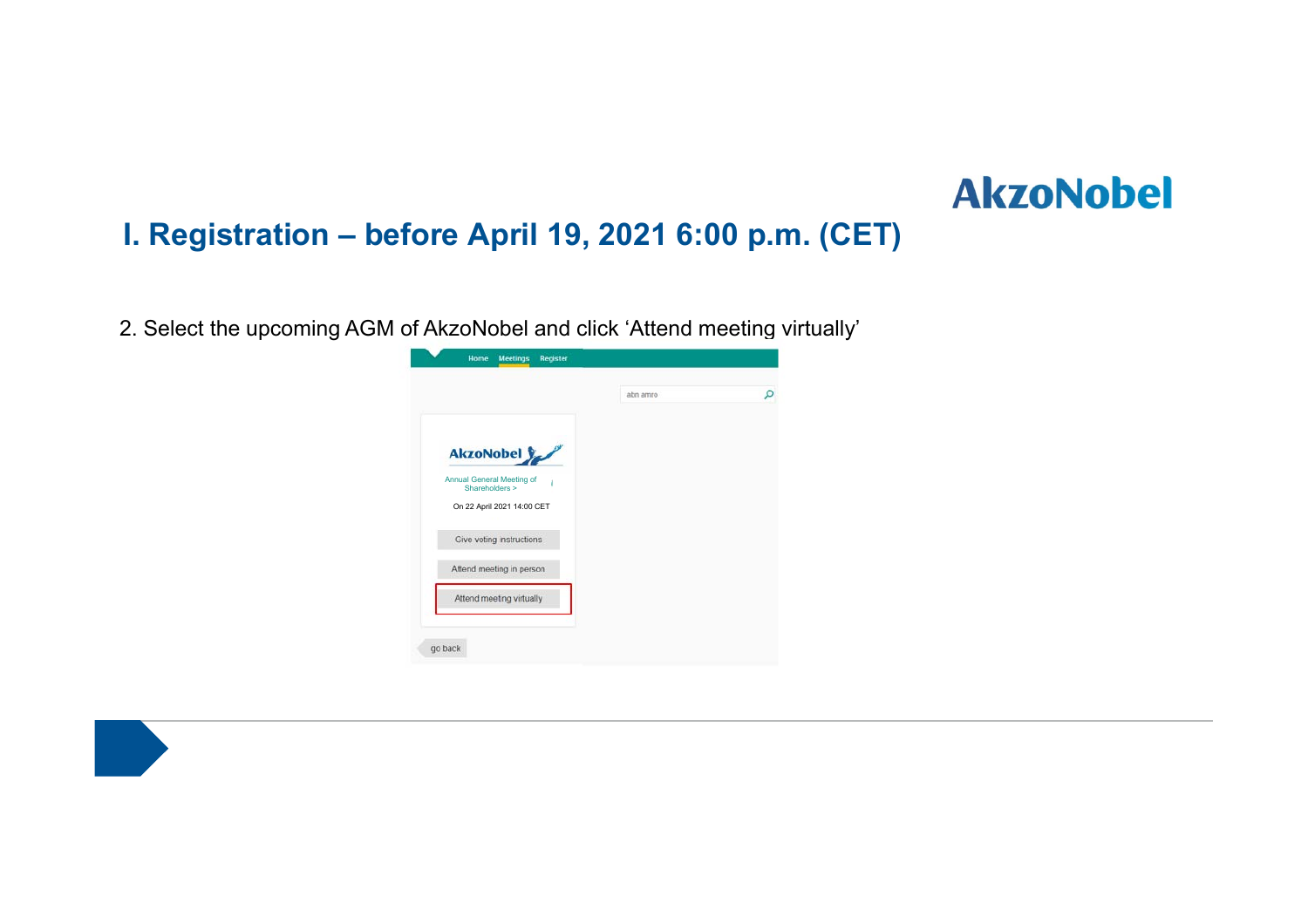### **I. Registration – before April 19, 2021 6:00 p.m. (CET)**

3. Fill in all the details of registration for this meeting

| <b>Register for virtual participation</b>                                                                                                                                                                                  |        | <b>Register for virtual participation</b>                                                                                                                                                                                                                                                                                  |
|----------------------------------------------------------------------------------------------------------------------------------------------------------------------------------------------------------------------------|--------|----------------------------------------------------------------------------------------------------------------------------------------------------------------------------------------------------------------------------------------------------------------------------------------------------------------------------|
| Akzo Nobel N.V.<br>AkzoNobel y<br>On 22 April 2021   14:00 CET                                                                                                                                                             |        | Akzo Nobel N.V.<br>AkzoNobel y<br>On 22 April 2021   14:00 CET                                                                                                                                                                                                                                                             |
|                                                                                                                                                                                                                            | Cancel | $\epsilon$ Back<br>Cancel                                                                                                                                                                                                                                                                                                  |
| 1/4 Shares and Account                                                                                                                                                                                                     |        | 2/4 Phone, Terms and Conditions                                                                                                                                                                                                                                                                                            |
| Securities<br>Security class<br>Ordinary shares<br>$\checkmark$<br>Intermediary<br>$\checkmark$<br>ABN AMRO Registrar<br><b>ISIN</b><br>NL0013267909<br>Number of securities<br>Entire holding<br><b>O</b> Partial holding |        | Verification of phone number<br>Mobile phone number.<br>622800115<br>$+31$ $\vee$<br>Re-enter mobile phone number<br>622800115<br>$+31$ $\vee$<br><b>Terms and Conditions</b><br>Phone<br>The phone number can not be changed once verified and must be used till meeting ends.<br><b>Acknowledge and Accept</b><br>Cancel |
| Enter number of securities                                                                                                                                                                                                 |        |                                                                                                                                                                                                                                                                                                                            |
| Account                                                                                                                                                                                                                    |        | The phone number will be used for the two-state<br>verification process (by SMS verification)                                                                                                                                                                                                                              |

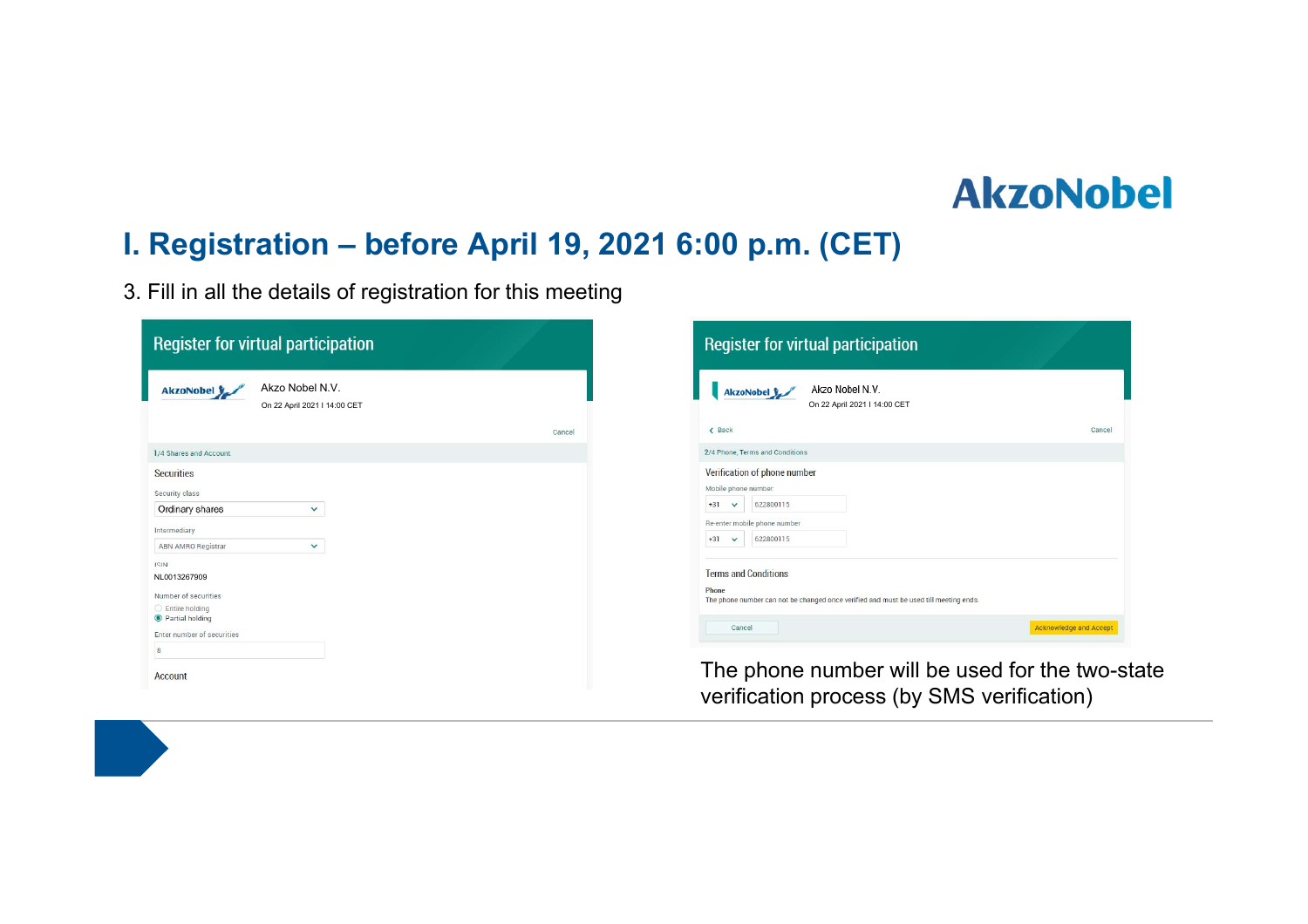### **I. Registration – before April 19, 2021 6:00 p.m. (CET)**

4. Notification will be displayed with highlighted risks and terms of use (including reference to AkzoNobel's Hybrid Meeting Terms). Please read the notification and if you agree click on 'Accept and Proceed'

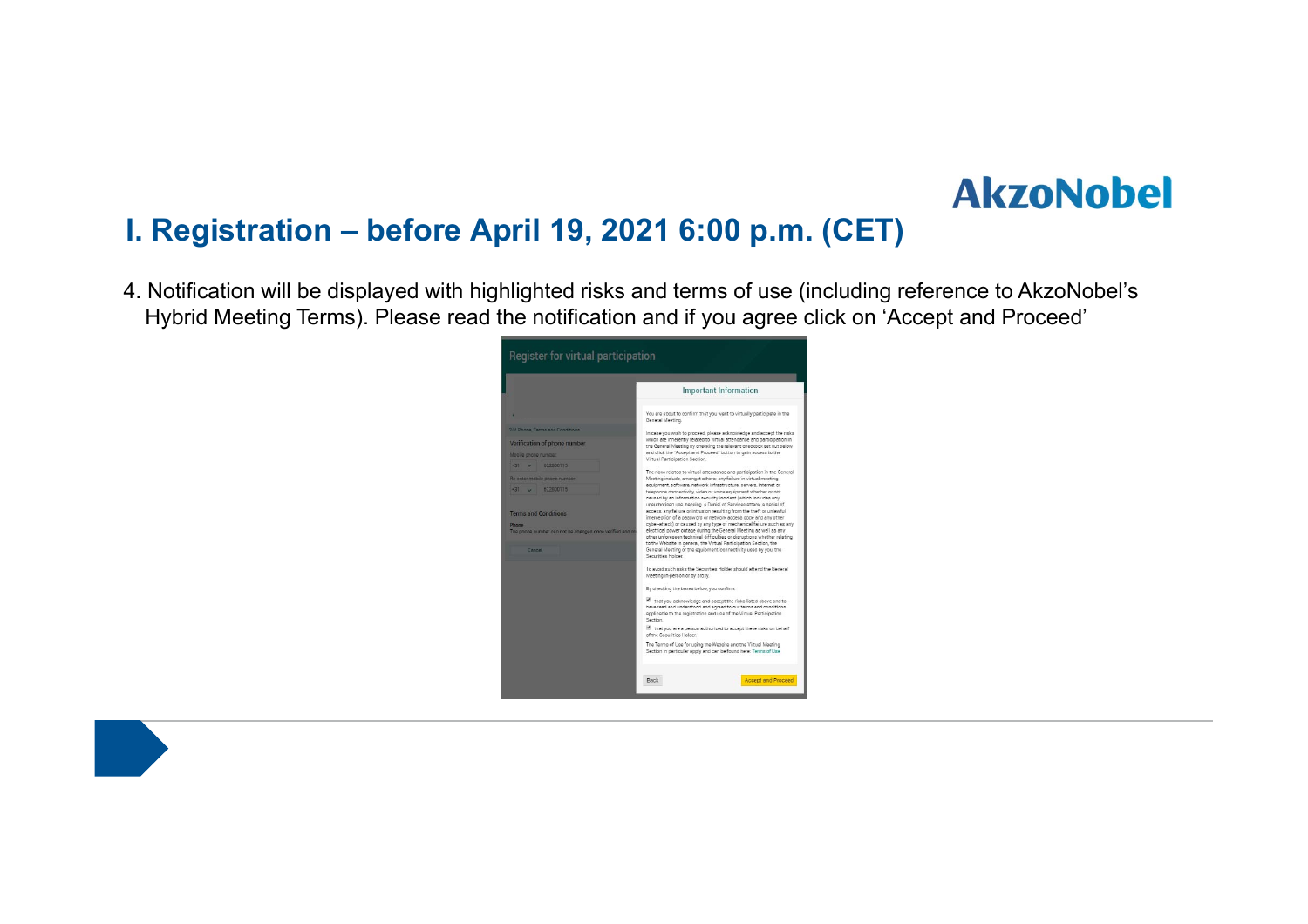### **I. Registration – before April 19, 2021 6:00 p.m. (CET)**

5. Enter the verification code as received on your mobile phone

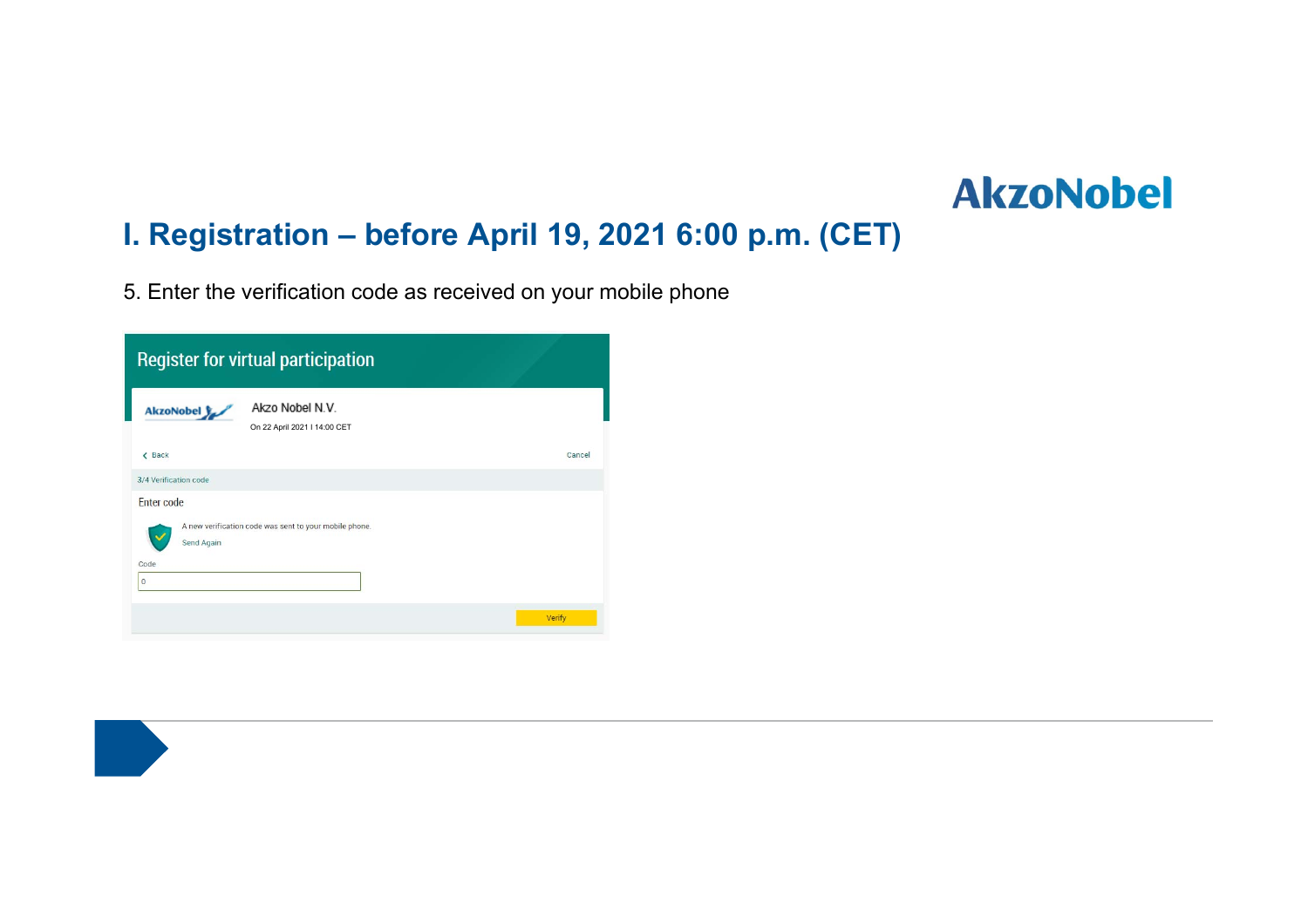### **I. Registration – before April 19, 2021 6:00 p.m. (CET)**

- 
- 6. The registration was completed successfully 7. The created request can be found in 'My events' (observe pending state)

| <b>Register for virtual participation</b>                                                                                                                                                                                                                                     |                                                                                                                                                                                                     |
|-------------------------------------------------------------------------------------------------------------------------------------------------------------------------------------------------------------------------------------------------------------------------------|-----------------------------------------------------------------------------------------------------------------------------------------------------------------------------------------------------|
| You successfully registered to join for virtual participation                                                                                                                                                                                                                 | <b>Meetings My Account</b><br>My events                                                                                                                                                             |
| Now that you have requested to virtually participate during the meeting your intermediary will have to provide an approval.<br>Please confirm your account number and telephone number to<br><b>ABN AMRO Registrar</b><br>corporate.broking@registrar.co<br>your intermediary | Request type:<br>$\circ$ Voting instructions<br>Confirmed votes<br><sup>®</sup> Virtual participation<br>Attendance requests<br>Status:<br>Pending<br>Search by issuer<br>$\boldsymbol{\mathrm{v}}$ |
| Question                                                                                                                                                                                                                                                                      | <b>Extra Ordinary Or Special General Meeting</b><br>Pending<br><br>- 1<br>Akzo Nobel N.V.<br>AkzoNobel y<br>8 securities   Registration number 1.184.00002<br>On 22 April 2021   14:00 CET          |
| In case you have any further questions, please do not hesitate to contact ABN AMRO.<br>corporate.broking@nl.abnamro.com<br>To my events                                                                                                                                       |                                                                                                                                                                                                     |

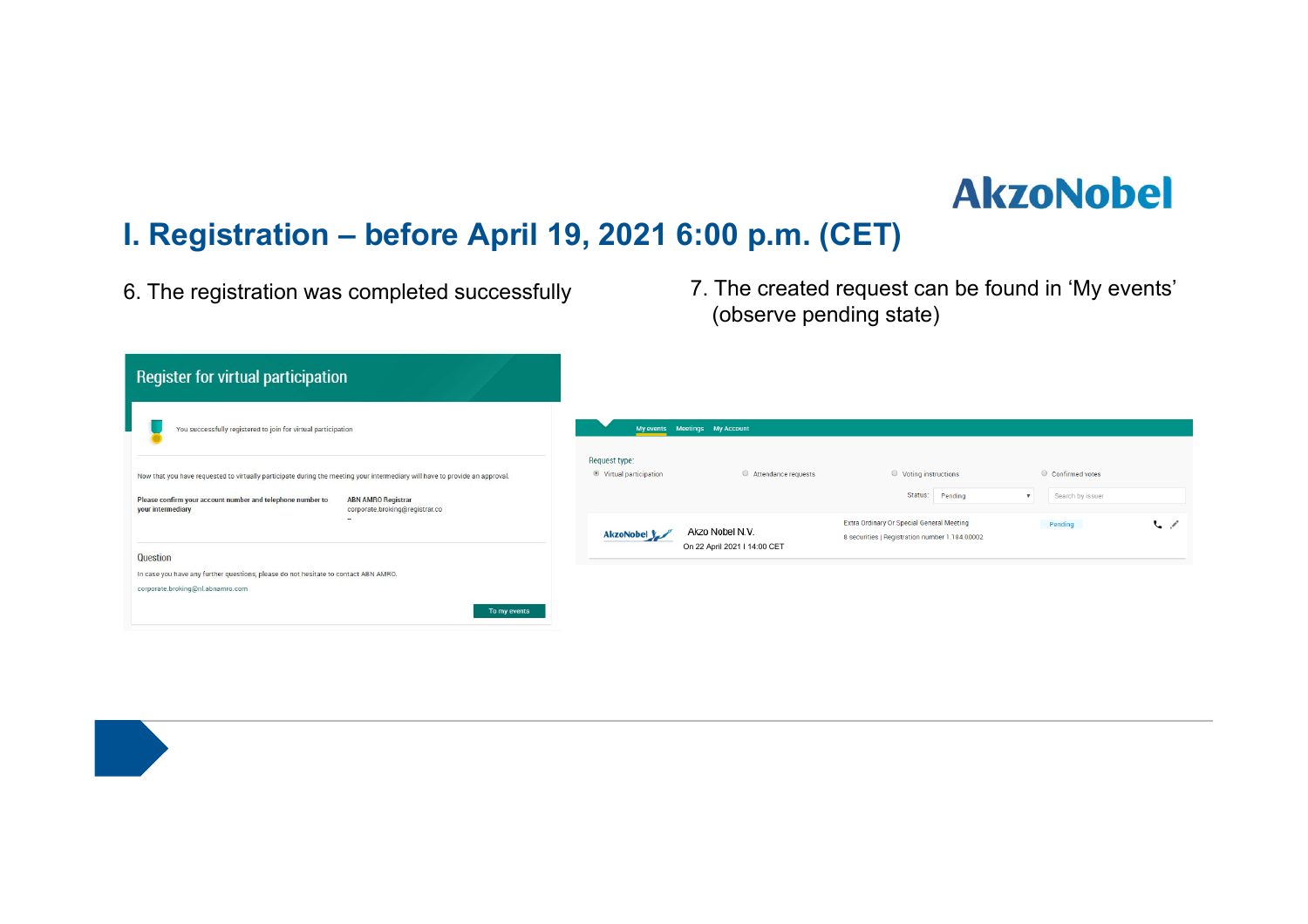### **I. Registration – before April 19, 2021 6:00 p.m. (CET)**

8. Once approved by the intermediary, the shareholder will receive a confirmation email



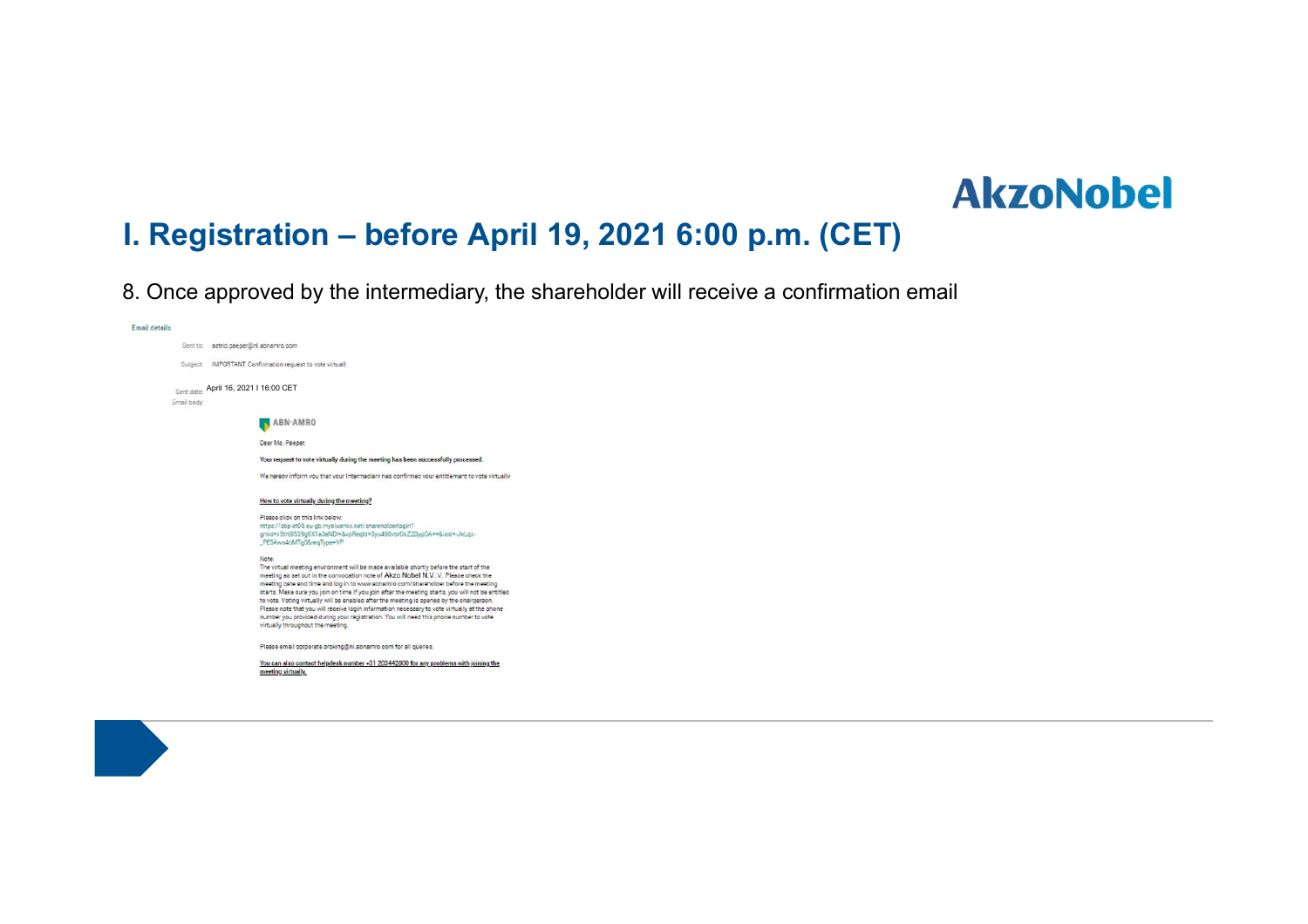### **II. Login – on April 22, 2021 before 2:00 p.m. (CET)**

1. Click <u>here</u> to login to the shareholder portal, enter your Login ID and Password and click 'Login' and click login

|          | Shareholder login     |
|----------|-----------------------|
|          |                       |
| Login ID |                       |
| Password |                       |
|          | Login                 |
|          | Forgot password?      |
|          | New user registration |
|          |                       |

|                                                     | My events Meetings My Account                   |                                                                                          |                                                     |
|-----------------------------------------------------|-------------------------------------------------|------------------------------------------------------------------------------------------|-----------------------------------------------------|
| Request type:<br><sup>●</sup> Virtual participation | Attendance requests                             | © Voting instructions<br>Status:<br>Approved                                             | Confirmed votes<br>Search by issuer<br>$\mathbf{v}$ |
| AkzoNobel &                                         | Akzo Nobel N.V.<br>On 22 April 2021   14:00 CET | Annual General Meeting of Shareholders<br>8 securities   Registration number 1.184.00002 | Approved                                            |
| Join meeting                                        |                                                 |                                                                                          |                                                     |

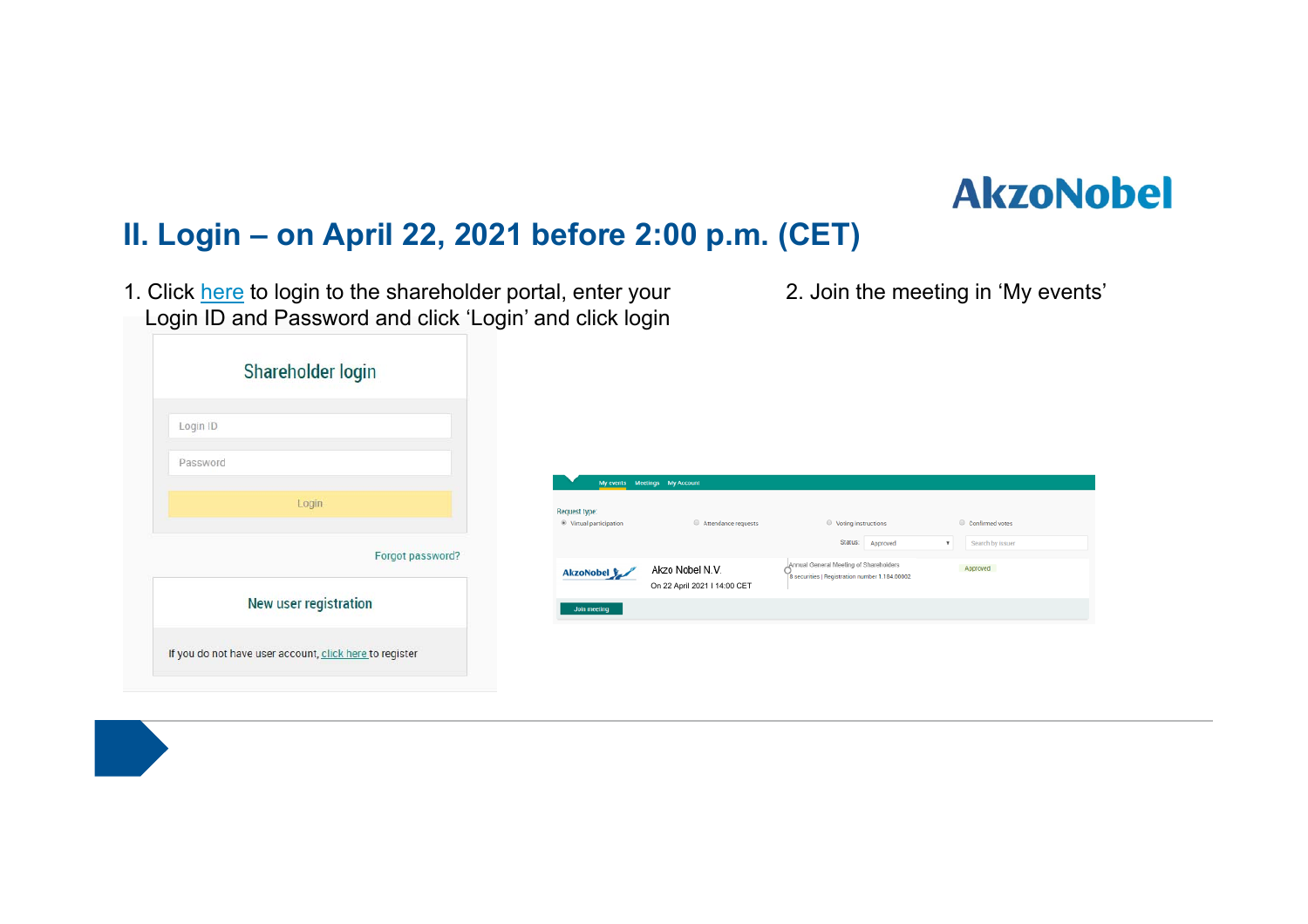### **II. Login – on April 22, 2021 before 2:00 p.m. (CET)**

- 3. Enter the verification code as received on your mobile phone
- 4. Notification will be shown, please read and accept to proceed

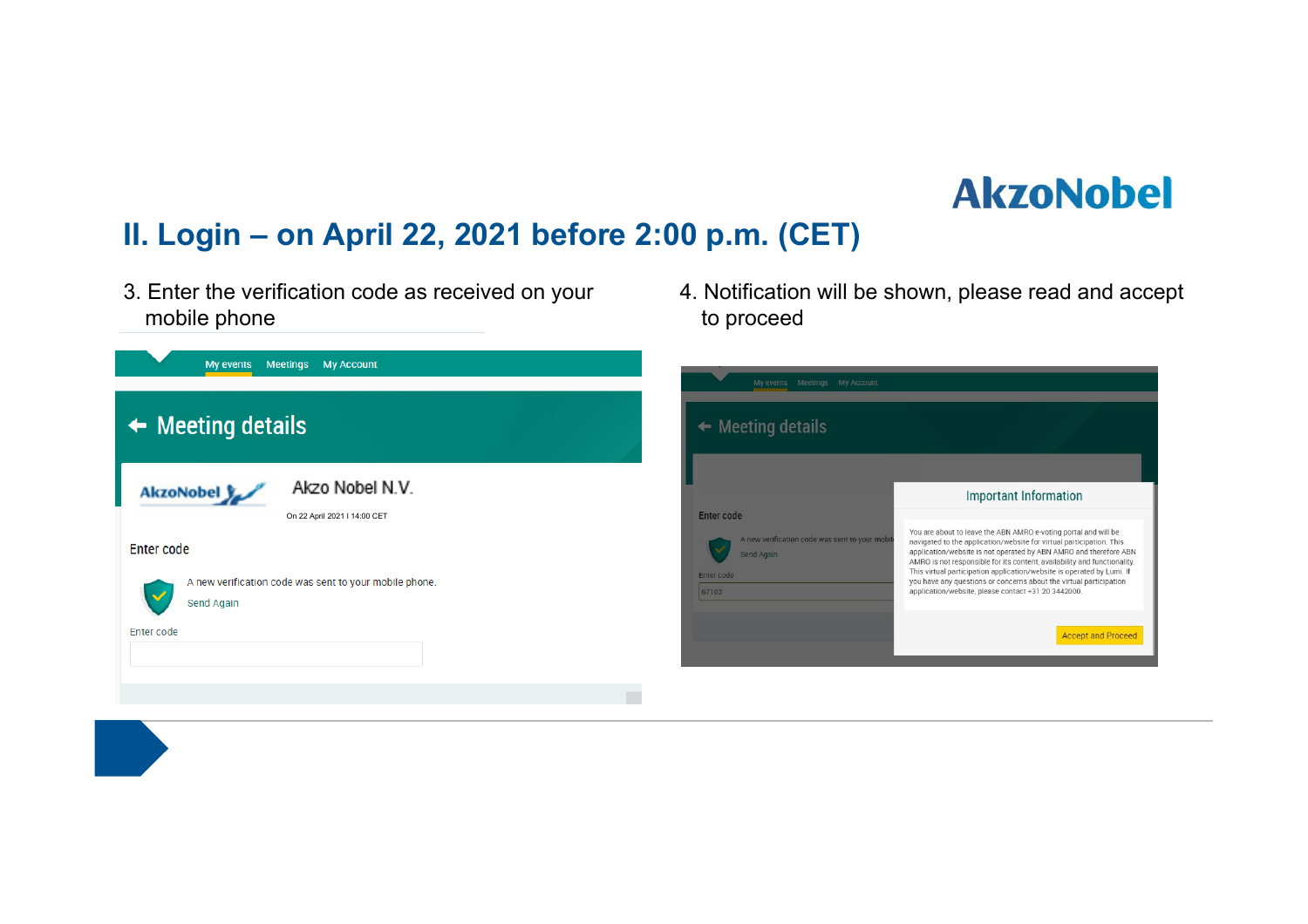### **II. Login – on April 22, 2021 before 2:00 p.m. (CET)**

5. You are successfully logged in

| My events<br><b>Meetings My Account</b>                                                                                 |              |
|-------------------------------------------------------------------------------------------------------------------------|--------------|
| <b>Meeting details</b>                                                                                                  |              |
| You are successfully navigated to LUMI portal for the virtual participation<br>Question                                 |              |
| In case you have any further questions, please do not hesitate to contact ABN AMRO.<br>corporate.broking@nl.abnamro.com | To my events |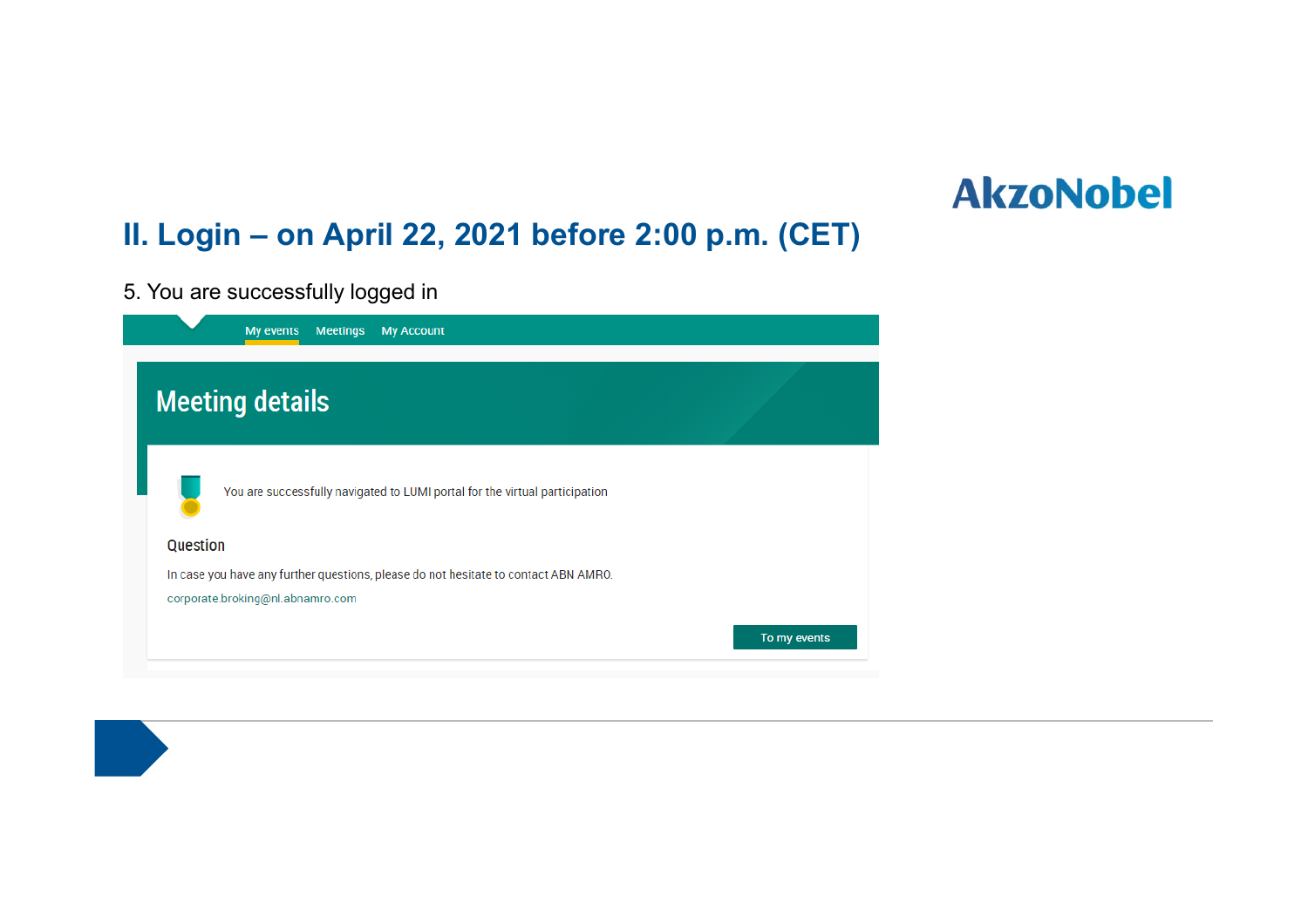### **II. Login – on April 22, 2021 before 2:00 p.m. (CET)**

#### $\equiv$ ⋿ Ξ  $\blacksquare$  $\mathbf{i}$  $\qquad \qquad \blacksquare$ 皿 局  $\blacksquare$ 皿 **AkzoNobel** *Click*  **Agenda item** Select a choice to send. *here to* Voor/For *submit* Tegen/Against **AVA 22 april 2021** *you vote* Onthouding/Withheld Nomen Nescio CANCEL Welkom bij de AVA van Akzo Nobel U bent succesvol ingelogd Agenda item De vergadering start om 14:00uur, vanaf die tijd start ook Select a choice to send. de webcast. Ask a question Broadcast ⊚ **Broadcast** ⊚ Broadcast *Click here Click here for webcastto submit your question*

**raise questions & vote**

#### 6. **1:00 – 2:00 p.m. (CET) registration open** 7. **2:00 p.m. (CET) follow the webcast,**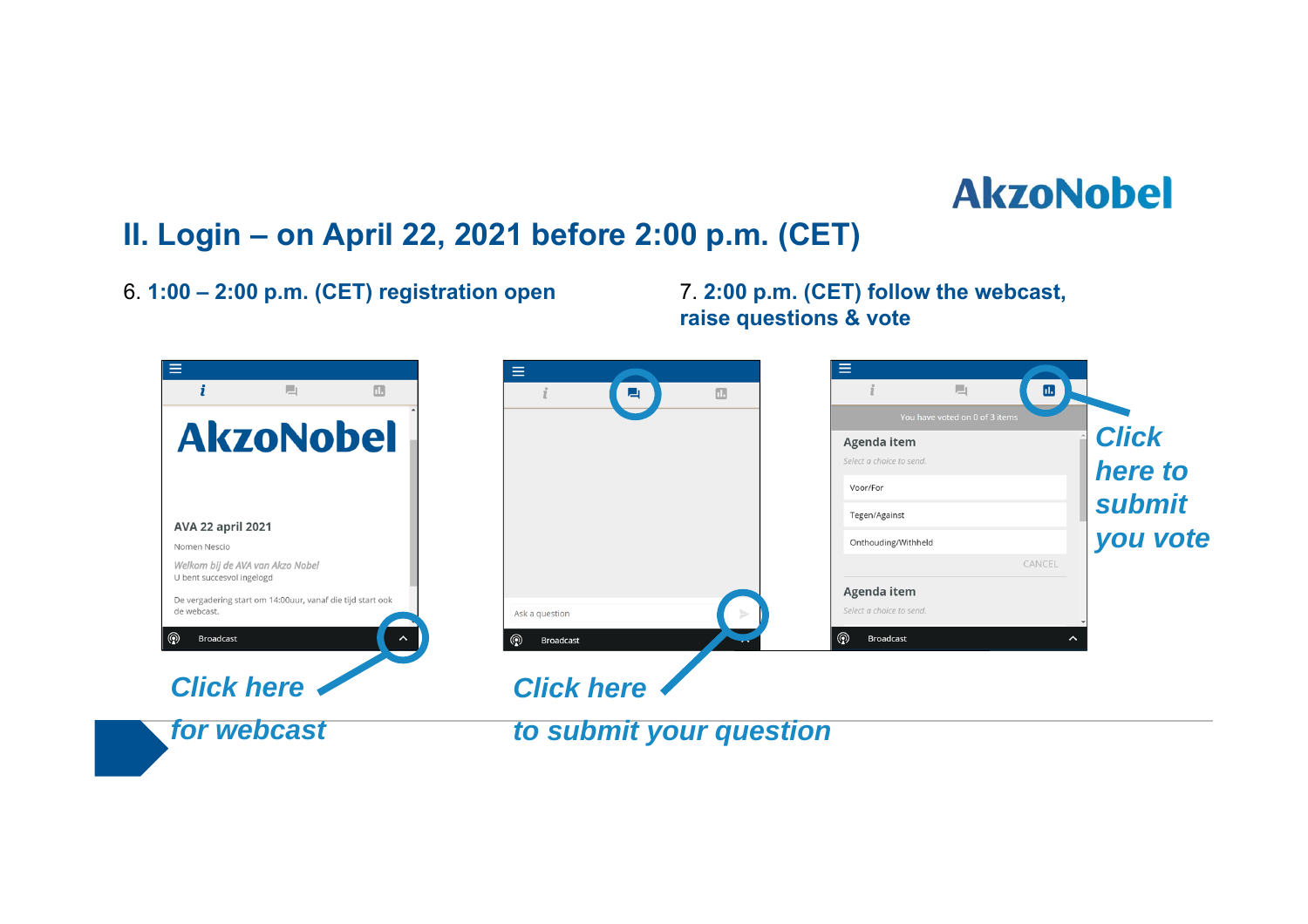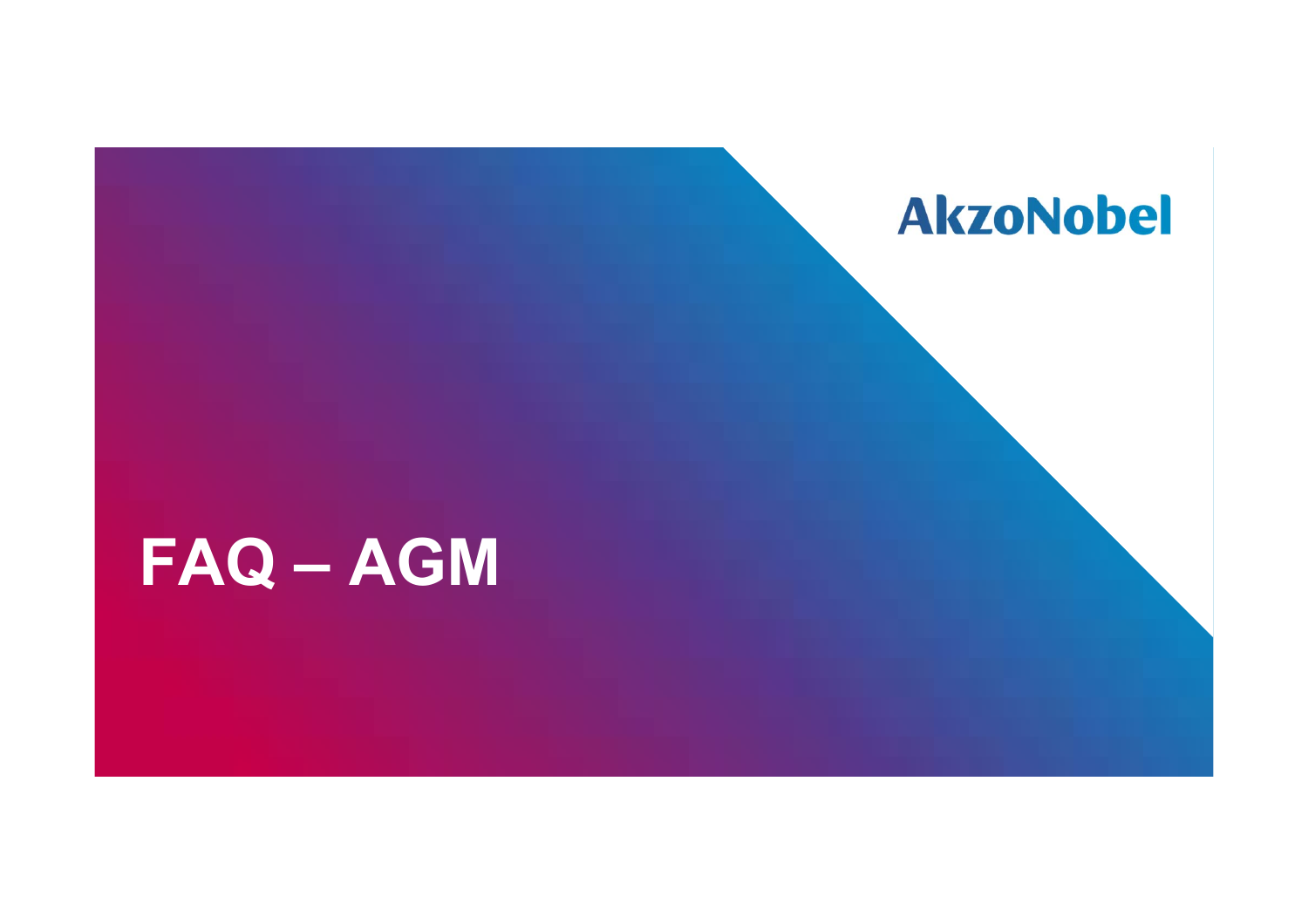**Frequently asked questions - registration**

## **AkzoNobel**

#### Q: How can I register to virtually participate and vote at the AGM?

A: As a AkzoNobel shareholder, you will first need to create a profile via www.abnamro.com/evoting. After the profile is created you can follow the steps of registration as provided in this manual.

Q: If I don't know my login details for the ABN AMRO platform, where can I find them/request new details? A: You can request a new password via the website <u>www.abnamro.com/evoting</u> under 'Forgot password?' or contact ABN AMRO via <u>ava@nl.abnamro.com</u> or +31 (0)20 344 2000.

Q: I cannot login or I have problems logging into the ABN AMRO platform.

A: Please contact ABN AMRO at ava@nl.abnamro.com or +31 (0)20 344 2000.

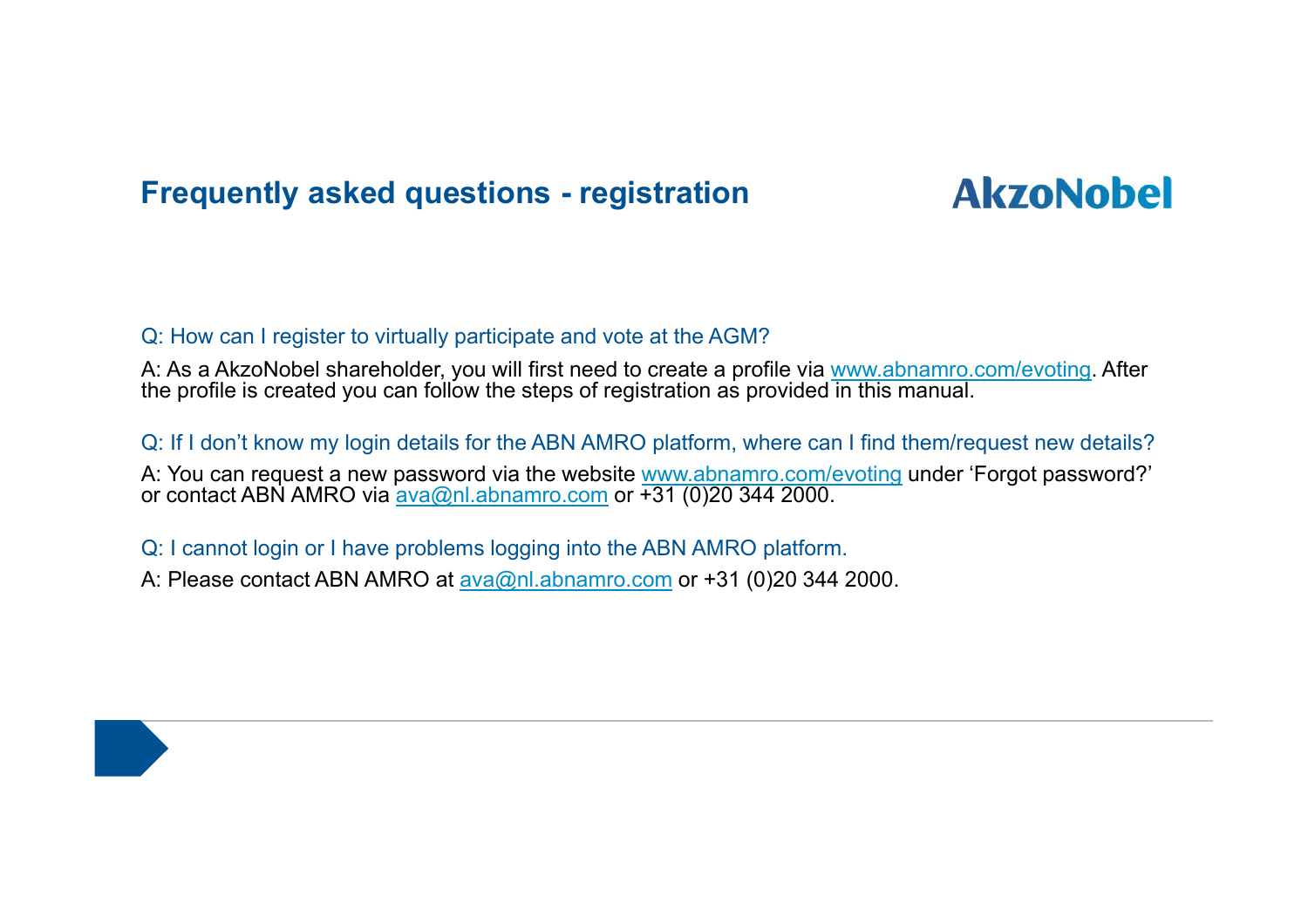### **Frequently asked questions - registration**

## **AkzoNobel**

#### Q: Can I test if I can get into the virtual environment ahead of the AGM?

A: Yes, you can do so after the close of registration, being Thursday, April 19, 2021, 6:00 p.m. (CET), following the guidelines on www.abnamro.com/evoting. Should you face difficulties, please contact ABN AMRO via ava@nl.abnamro.com or +31 (0)20 344 2000

#### Q: How do I know if my bank has approved my registration for the AGM?

A: You will receive a confirmation from ABN AMRO by email. This might take a few minutes. In case the confirmation takes longer than a few minutes, please do not hesitate to contact ABN AMRO via ava@nl.abnamro.com or +31 (0)20 344 2000. It is advisable to use the testing period before the day of the AGM to test your access to the platform.

#### Q: As of which moment can I login to the AGM?

A: You can login within a time frame of 1 hour before the start of the AGM (2:00 p.m. (CET). Once you have logged in to the AGM you are counted as a shareholder attending the AGM, even if you leave before the start or at any time during the AGM (whether or not due to an internet connection failure).

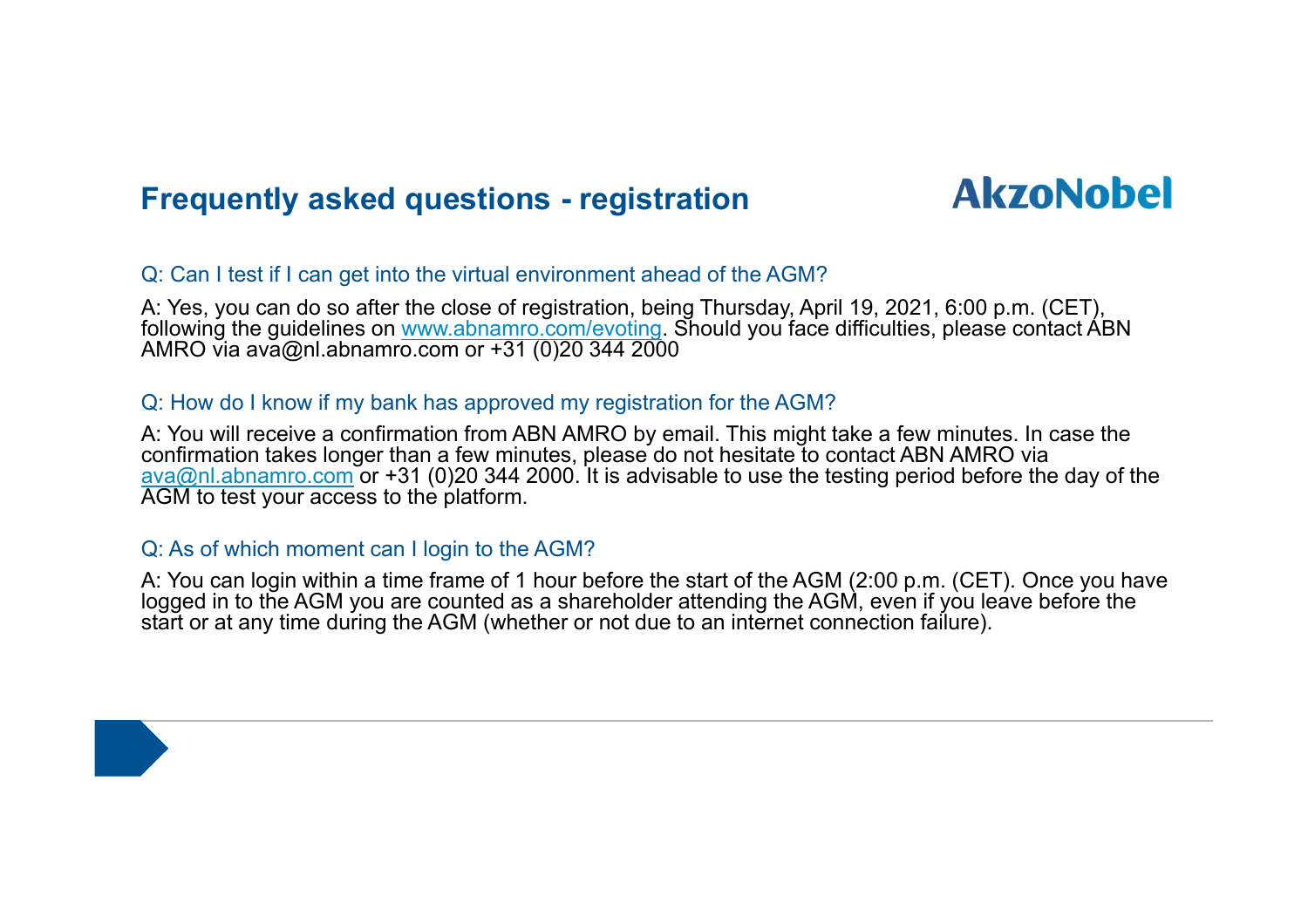### **Frequently asked questions – AGM**

## **AkzoNobel**

#### Q: How can I follow the AGM?

A: You will be able to follow the meeting via the virtual environment via www.abnamro.com/evoting (where you are able to vote on the shareholders resolutions during the AGM).

#### Q: How do I know that I can vote at the AGM?

A: Once the Chairman has opened the meeting you will be able to vote until the Chairman declares that the voting will be closed after the last voting item.

#### Q: How can I submit a vote and know that I virtually voted?

A: During the meeting you will be able to vote. Click on the voting button  $\blacksquare$  to submit your votes. When selecting the button of our choice your vote will be cast automatically. Please submit your vote on all resolutions. The application will confirm that your (vote)s has/have been received.

#### Q: Can I change my vote during the AGM if I virtually participate?

A: Yes, you will be able to amend your votes during the AGM until the Chairman declares that the voting will be closed after the last voting item.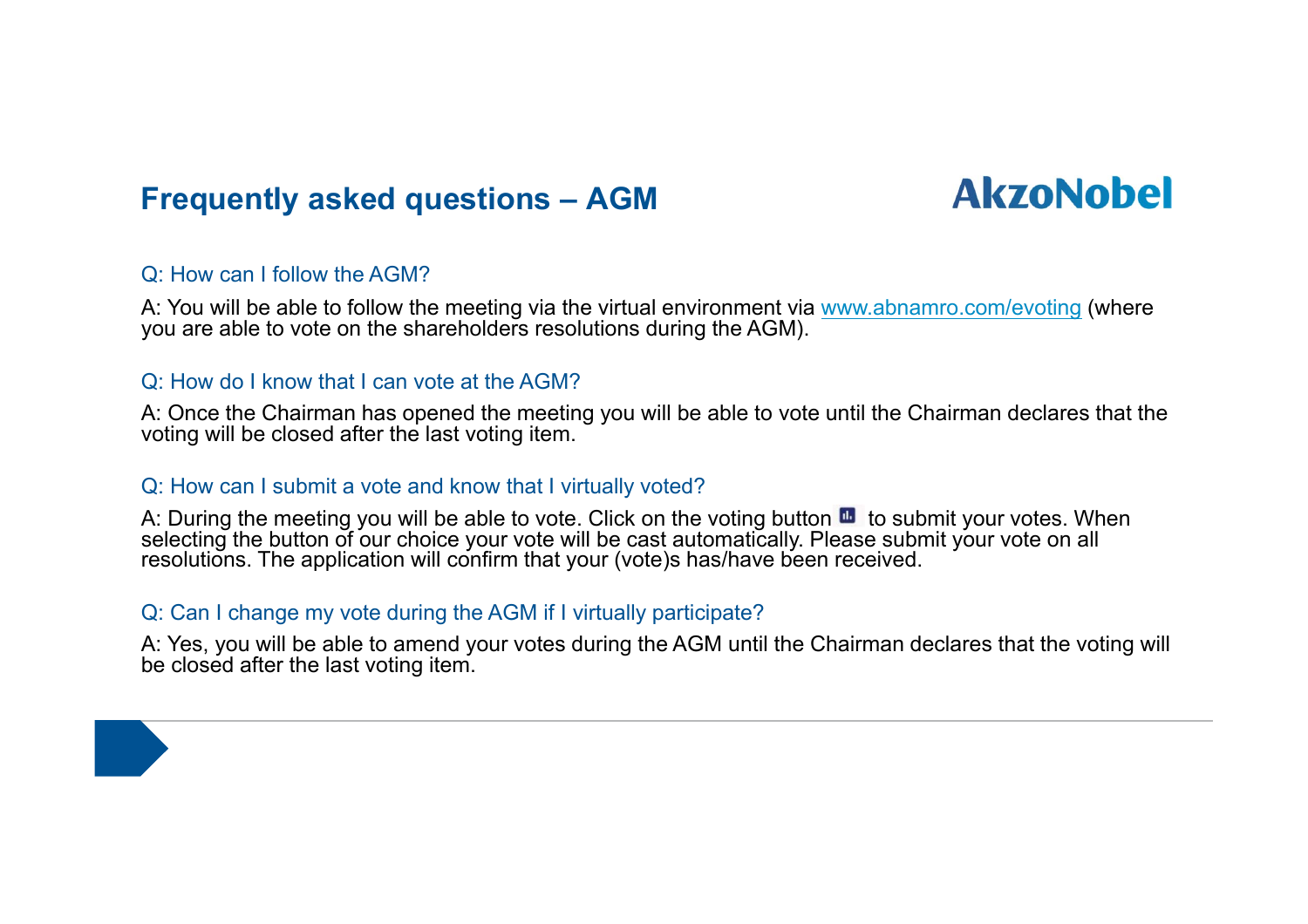### **Frequently asked questions – AGM**

## **AkzoNobel**

Q: I have already voted through proxy on the ABN AMRO website or provided a signed proxy to AkzoNobel's Corporate Secretariat, can I change my vote during the AGM?

A: No, you can only change your voting instruction until the close of registration, being April 19, 2021 at 6:00 p.m. (CET).

#### Q: What should I do if I am unable to virtually vote during the AGM?

A: Once the Chairman has opened the meeting, you will be able to vote until the close of the last voting item of the meeting, if you are successfully registered (the steps for registration are listed earlier in this manual). Click on the voting button  $\blacksquare$  to submit your votes. Please make sure you are connected to the internet.

#### Q: Can I ask questions or address the AGM as a virtual participant?

A: Yes. Shareholders are invited to submit questions regarding the agenda items in advance, and ultimately by **6:00 p.m. (CET) on Monday April 19, 2021**, by sending an email to investor.relations@akzonobel.com. Our aim is to answer all questions submitted in advance during the meeting. Besides, shareholders can also submit questions during the meeting using the chat function via the online platform. The aim will be to answer all questions during the AGM as the agenda allows.

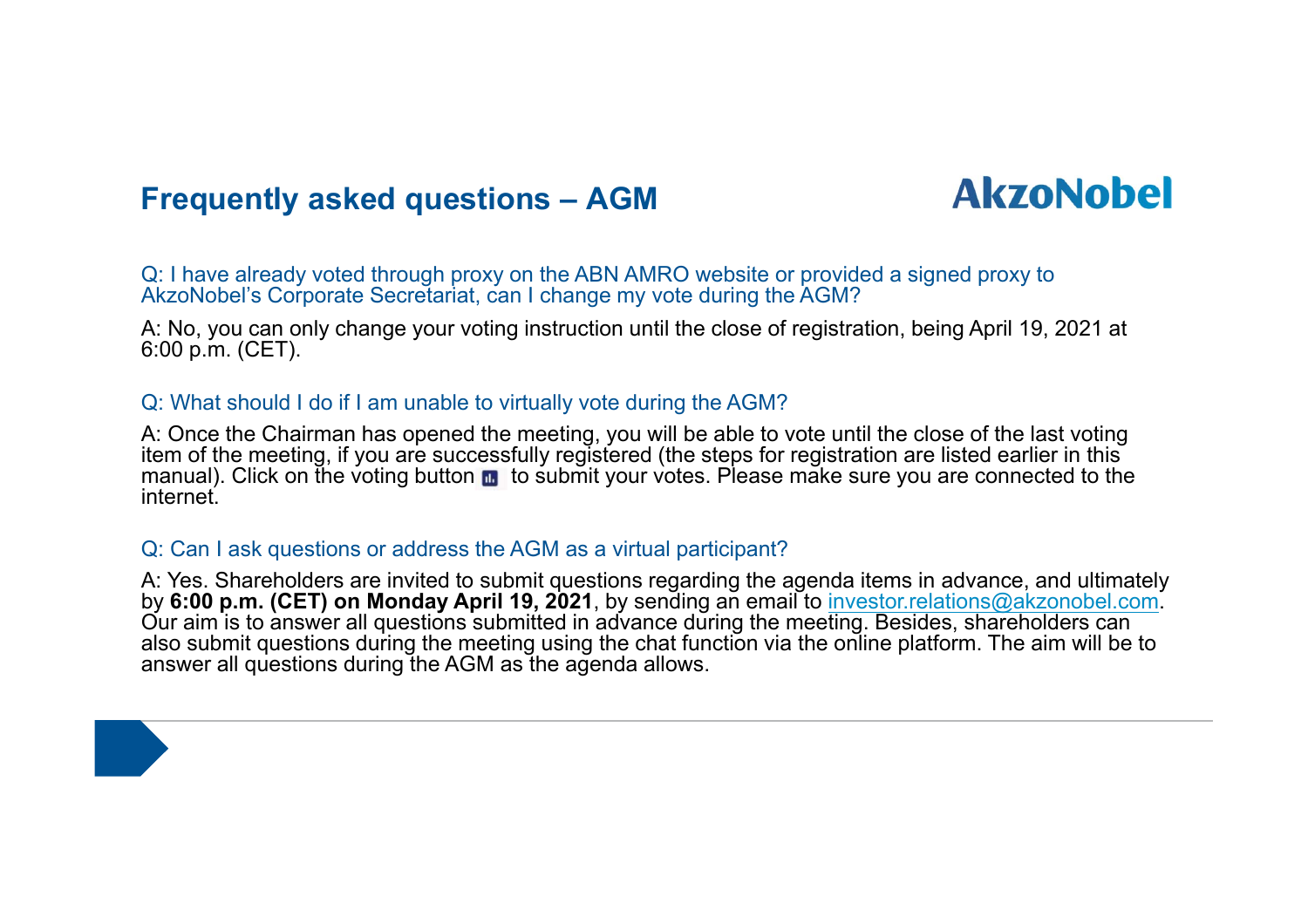## **AkzoNobel**

#### Q: How will AkzoNobel ensure that virtually attending and voting at the AGM will be without issues?

A: AkzoNobel offers the application through third parties that have gathered experience with organizing these hybrid and virtual shareholders meetings in- and outside the Netherlands. Even though AkzoNobel has given its best efforts to ensure that shareholders are offered a best-in-market service, it cannot guarantee that shareholders may experience issues that are common to any first-generation innovative application.

#### Q: Is AkzoNobel moving to a virtual-only annual general meeting ?

A: No, as Dutch law still prescribes that a physical shareholders' meeting must be held.

#### Q: Will all upcoming shareholders' meetings of AkzoNobel be in hybrid form?

A: AkzoNobel may decide, at its own discretion, for each shareholders' meeting separately whether the possibility of online participation will be provided next to in-person access.

#### Q: Are there any rules and conditions applicable to the AGM?

A: Yes, we refer to our Hybrid Meeting Terms which can be found <u>here</u>. <mark>HMd(2</mark>/brid Meeting Terms apply to shareholders who participate at the AGM via the online platform.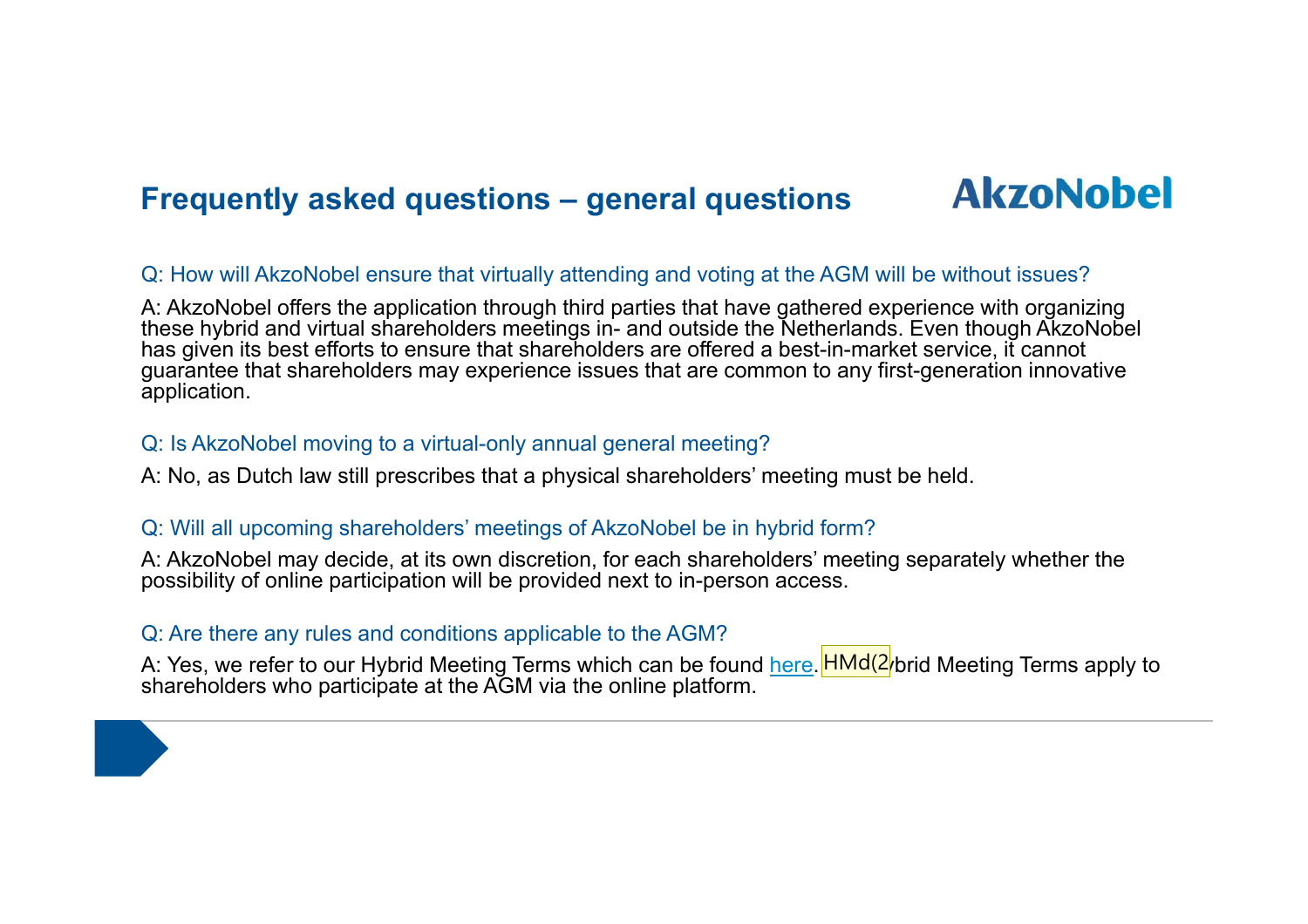#### **HMd(2** link to be updated

Hek, M.A. de (Marleen), 26-Feb-21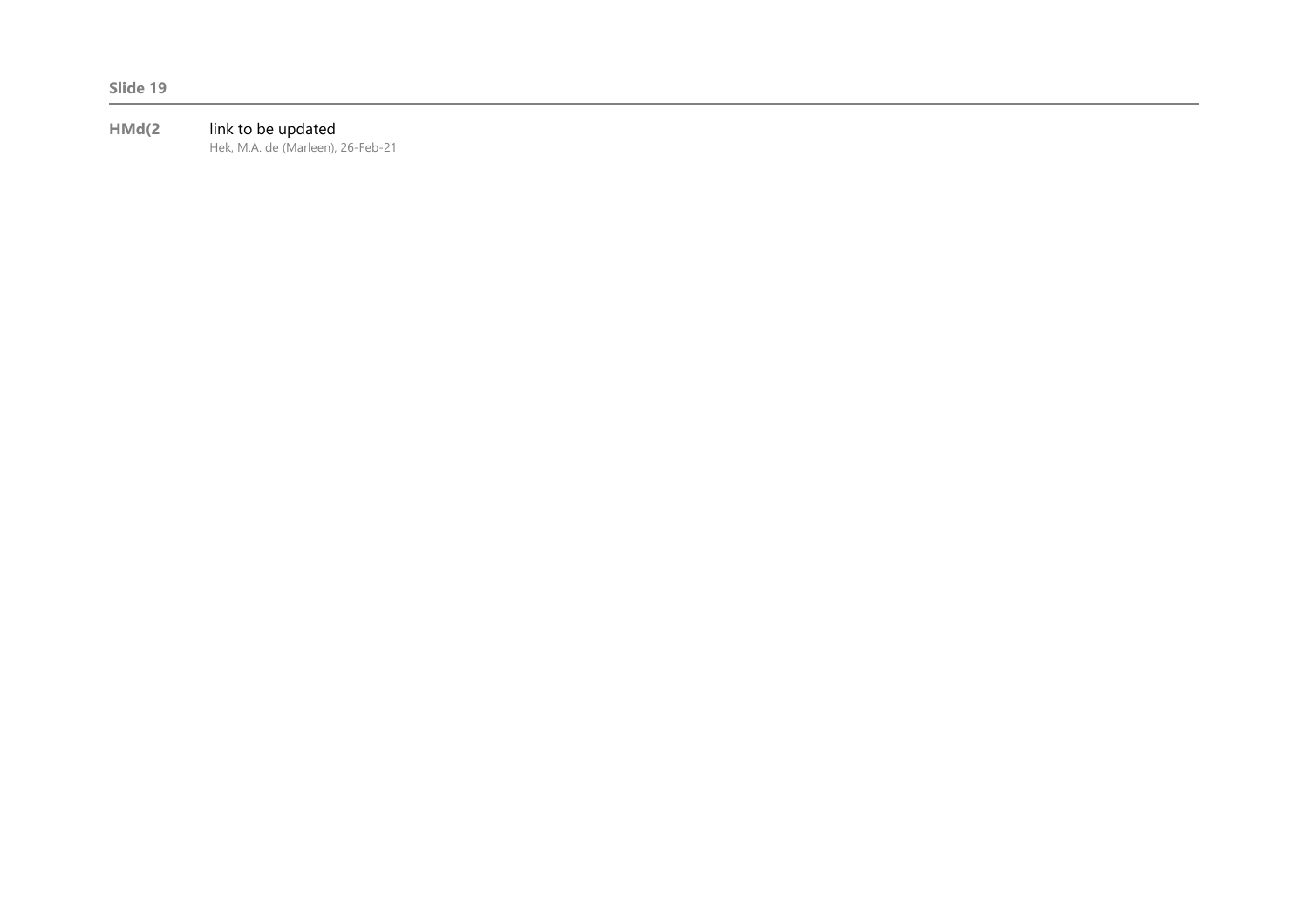## **AkzoNobel**

#### Q: Why should I choose for online participation when I can grant a proxy voting instruction as I did before?

A: When you participate online, you will be able to take into account the deliberations (just before and) at the AGM before you decide how to vote. If you grant a proxy voting instruction your vote has, in fact, been made before the meeting takes place and you will only be able to change your voting instruction until the close of registration, being April 19, 2021 at 6:00 p.m. (CET).

#### Q: What will AkzoNobel or ABN AMRO do with my personal info which I am requested to complete when opting for virtually attendance and voting?

A: AkzoNobel adheres to its GDPR policy, which can be found here. ABN AMRO also adheres to its GDPR policy, which can be found on https://www.abnamro.com/en/footer/privacy-statement.html

#### Q: If I don't have a smartphone, tablet or PC, can I still virtually attend and vote at the AGM?

A: Unfortunately in that case you can't virtually attend and vote at the AGM.

#### Q: What should I do if my battery is almost empty?

A: Please note that the shareholder is responsible for a properly functioning and charged device.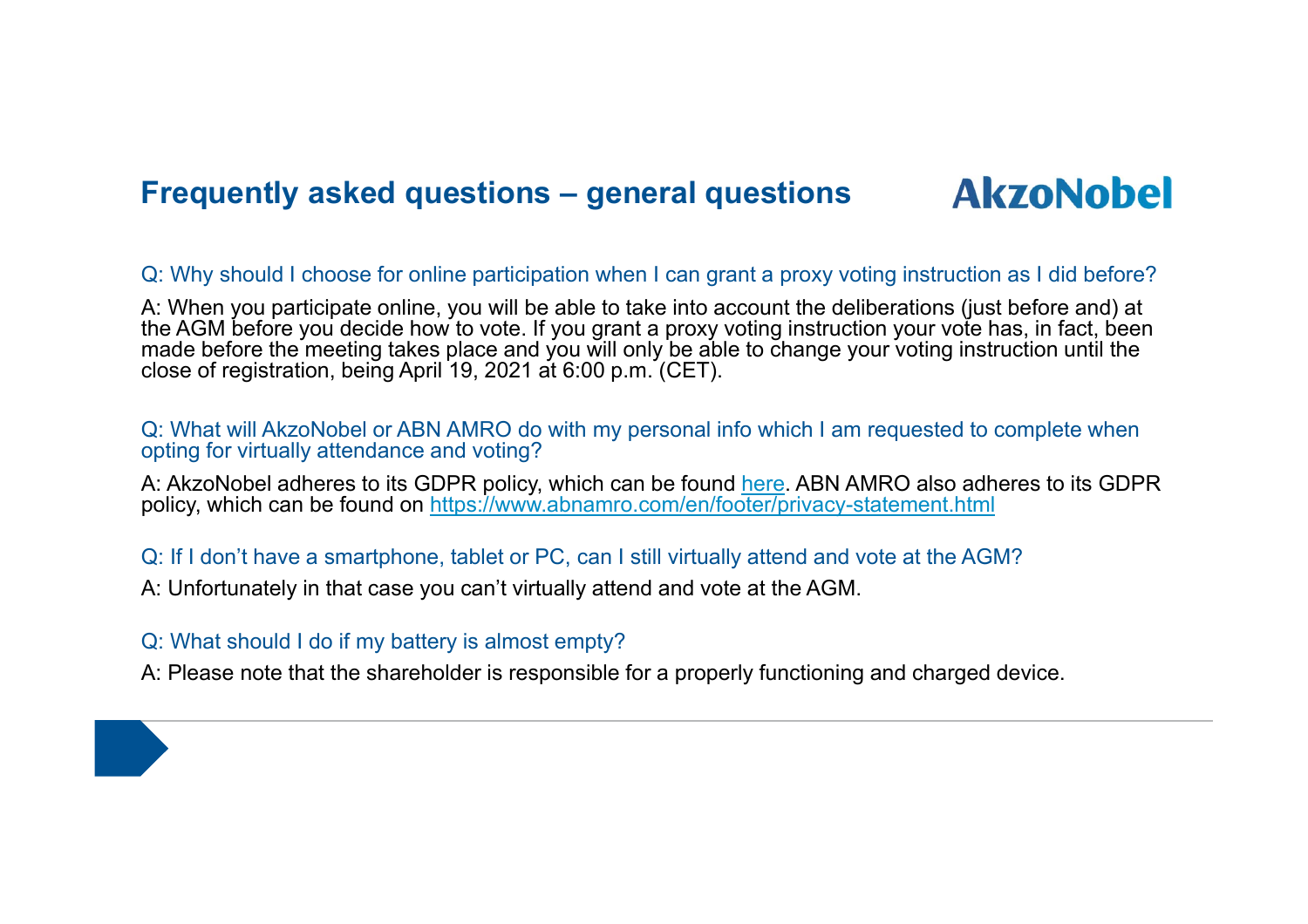## **AkzoNobel**

#### Q: My internet connection is not working properly. Will I be able to attend and vote at the AGM?

A: You will need a working internet connection during the AGM. On your phone you can also use a mobile (3G, 4G or 5G) signal if available.

#### Q: How do I know this is a safe way to vote?

A: The website of ABN AMRO has been thoroughly tested by various parties.

#### Q: Which device should I use to virtually attend and vote at the AGM?

A: You can virtually attend and vote at the AGM with any device that has a working internet connection, is charged and is successfully logged in to the virtual environment via www.abnamro.com/evoting. Please make sure you have installed the latest version of your internet browser (Chrome, Firefox, Internet Explorer 11 and 10, Edge and Safari).

Q: The device that I will use for the online participation has a camera installed. Will or can I be made visible in the AGM to other participants or to anyone else?

A: No, that will not be the case.

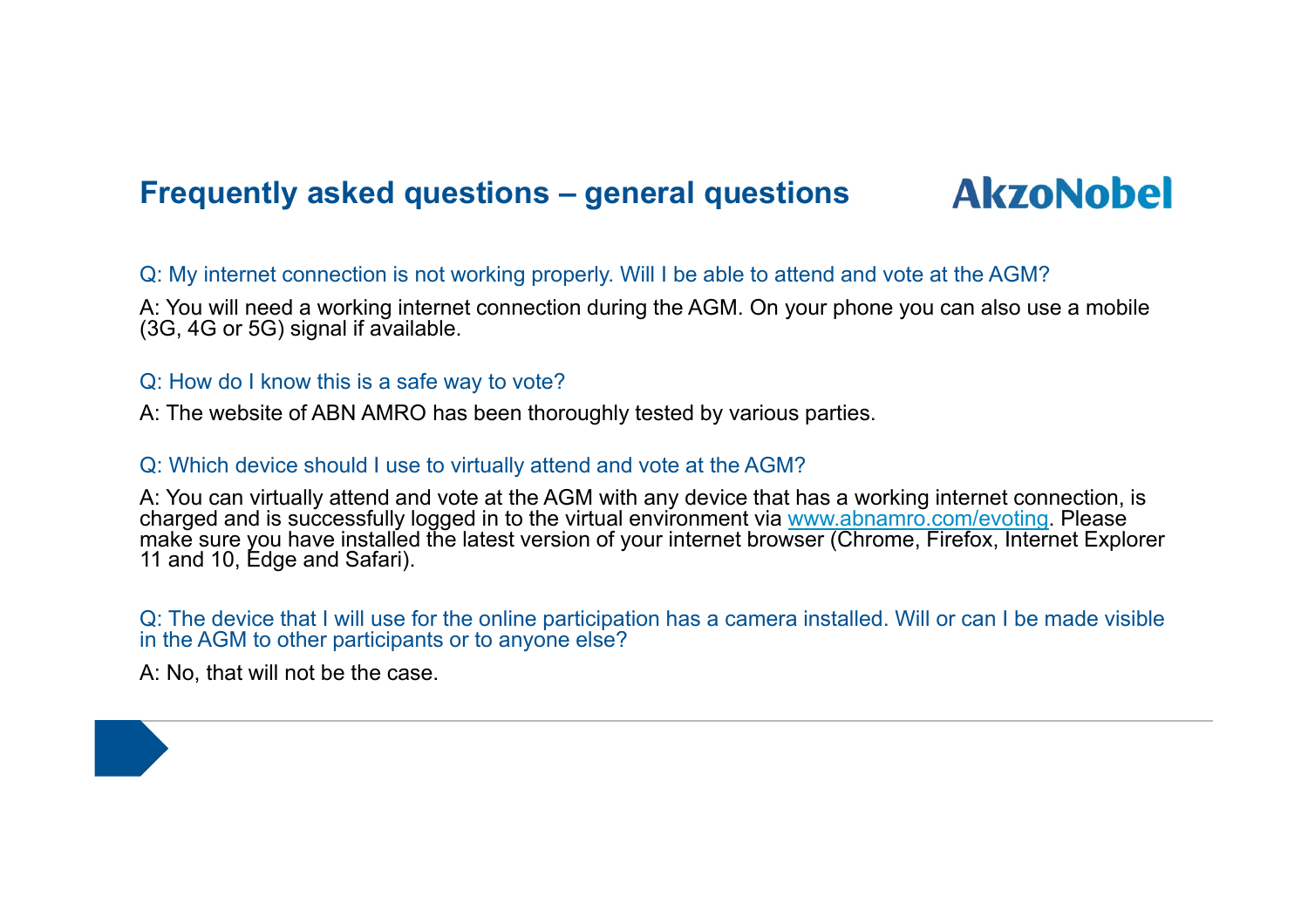**AkzoNobel** 

Q: When I virtually attend and vote at the AGM, will other shareholders be informed that I am participating, or do they have the possibility to know that?

A: No, you will be registered on the registration list of all shareholders attending the AGM (in accordance with the provisions of AkzoNobel's articles of association). However, this information will not be provided to other shareholders of AkzoNobel.

Q: Who can I contact if my question is not listed int this FAQ?

A: Please contact ABN AMRO at ava@nl.abnamro.com or +31 (0)20 344 2000.